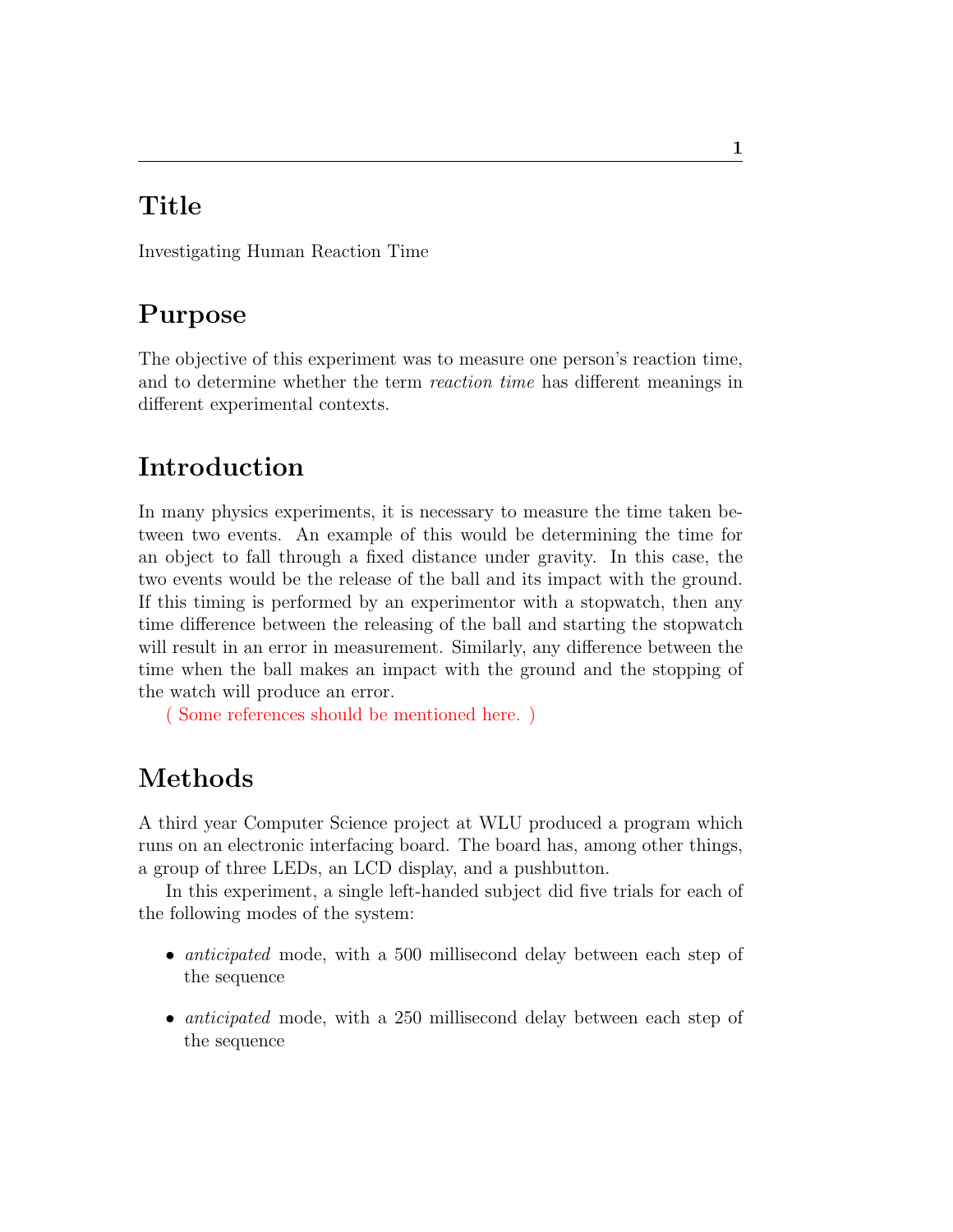• *random* mode, where there is no sequence and all three LEDs come on after a random time delay.

In each case the experiment was performed with both the right and the left hand to see if there were any apparent differences.

( More information is needed about how the apparatus works. )

#### Results

The precision measure of the system is 1 millisecond. In the following tables,  $\sigma$  refers to the sample standard deviation of a set of trials, and  $\alpha$  refers to the standard deviation of the mean for the trials. Since, in each case,  $\alpha$  is larger than the precision measure, it is taken as the uncertainty for the average.

Table [1](#page-1-0) contains data produced with the left hand of a left-handed subject. There are a few things to note from the data in Table [1.](#page-1-0) First of all, as

| Time (seconds) |             |                  |        |  |  |
|----------------|-------------|------------------|--------|--|--|
| Mode           | Anticipated |                  | Random |  |  |
| trial $#$      | $500$ ms    | $250 \text{ ms}$ |        |  |  |
| 1              | 115         | 82               | 231    |  |  |
| $\overline{2}$ | 126         | 60               | 220    |  |  |
| 3              | 82          | $-49$            | 209    |  |  |
| $\overline{4}$ | 38          | $-38$            | 242    |  |  |
| 5              | 60          | $-49$            | 220    |  |  |
| $\bar{t}$      | 84.2        | 1.2              | 224.4  |  |  |
| $\sigma$       | 32.9        | 57.6             | 11.2   |  |  |
| $\alpha$       | 14.7        | 25.7             | 5.0    |  |  |

<span id="page-1-0"></span>Table 1: Data for the Left Hand

expected, the average time delay for the random trial is longer than the average delay time for either anticipated situation. The difference is statistically significant in both cases.

Arithmetic mean 
$$
= \overline{x} = \frac{\sum_{i=1}^{n} x_i}{n}
$$
  
 $= \frac{x_1 + x_2 + \dots + x_n}{n}$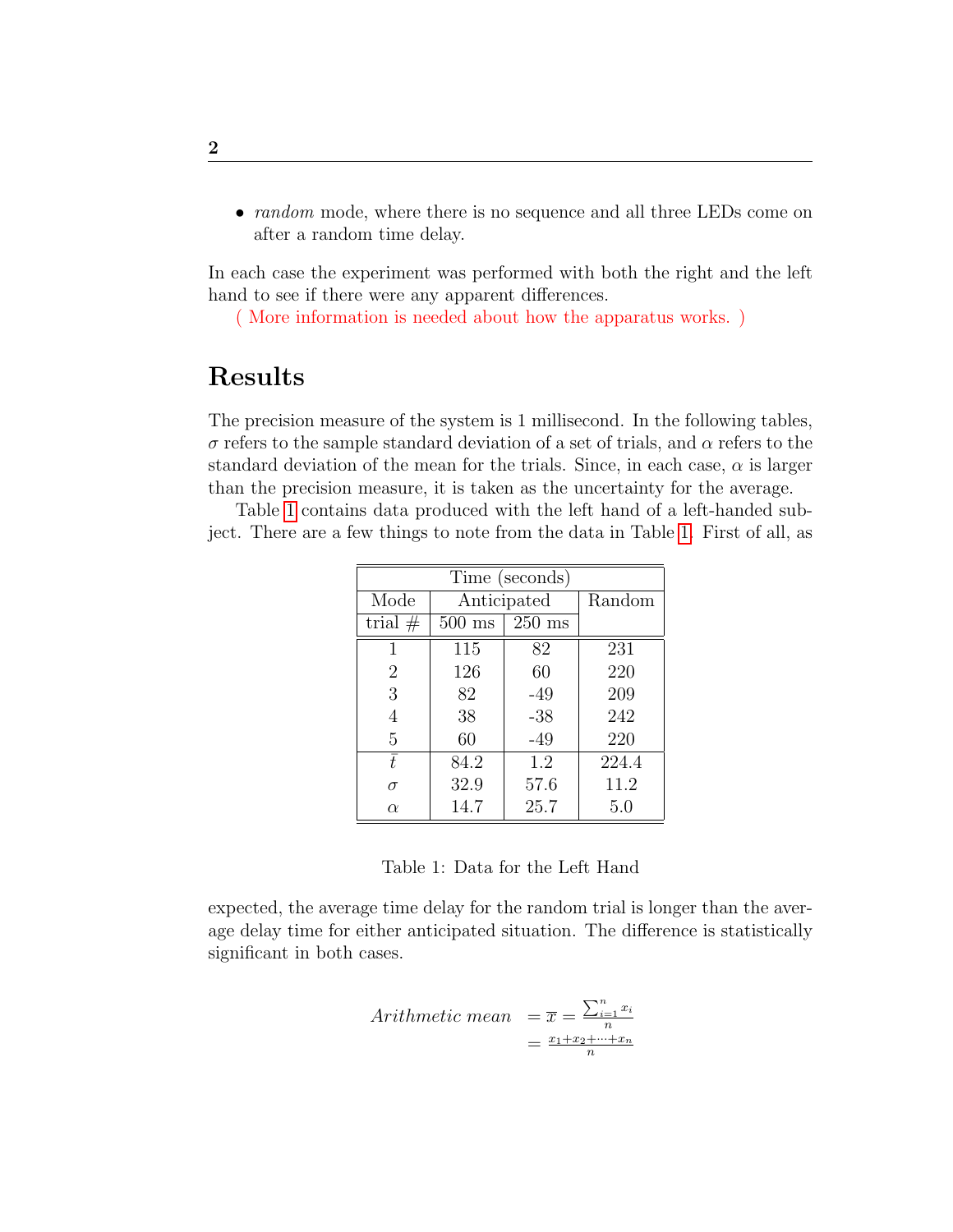Standard Deviation = 
$$
\sigma = \sqrt{\frac{\sum_{i=1}^{n} (x_i - \overline{x})^2}{n-1}} = \frac{1}{\sqrt{n-1}} \sqrt{\sum_{i=1}^{n} x_i^2 - \frac{(\sum_{i=1}^{n} x_i)^2}{n}}
$$
  
Standard deviation of the mean =  $\alpha = \frac{\sigma}{\sqrt{n}}$ 

( Sample calculations should go here. )

Table [2](#page-2-0) contains data produced with the right hand of the same lefthanded subject. In each case, all five trials for the same mode were performed for the left hand first, and then for the right hand. The trials for the different modes were performed in the order of the table columns; ie. anticipated with 500 millisecond delay was first, anticipated with 250 millisecond delay was next, and random was last.

| Time (seconds) |                  |                    |        |  |  |
|----------------|------------------|--------------------|--------|--|--|
| Mode           | Anticipated      |                    | Random |  |  |
| trial $#$      | $500 \text{ ms}$ | $250\ \mathrm{ms}$ |        |  |  |
| 1              | -5               | 38                 | 231    |  |  |
| $\overline{2}$ | 93               | $-93$              | 220    |  |  |
| 3              | 126              | 38                 | 99     |  |  |
| 4              | 93               | 93                 | 198    |  |  |
| 5              | 60               | $-5$               | 220    |  |  |
| $\bar{t}$      | 73.4             | 14.2               | 193.6  |  |  |
| $\sigma$       | 44.4             | 62.0               | 48.5   |  |  |
| $\alpha$       | 19.9             | 27.7               | 21.7   |  |  |

<span id="page-2-0"></span>Table 2: Data for the Right Hand

Comparing these results to those in Table [1,](#page-1-0) again the average time delay for the random trial is longer than the average delay time for either anticipated situation. The difference is statistically significant in both cases. It should be pointed out that the differences between both hands are not statistically significant for any of the three modes.

One unexpected result is that the anticipated sequence gave an average equal to zero, within experimental uncertainty, for both hands when the sequence delay was 250 milliseconds. It would seem that the shorter delay in the sequence makes the anticipation more precise.